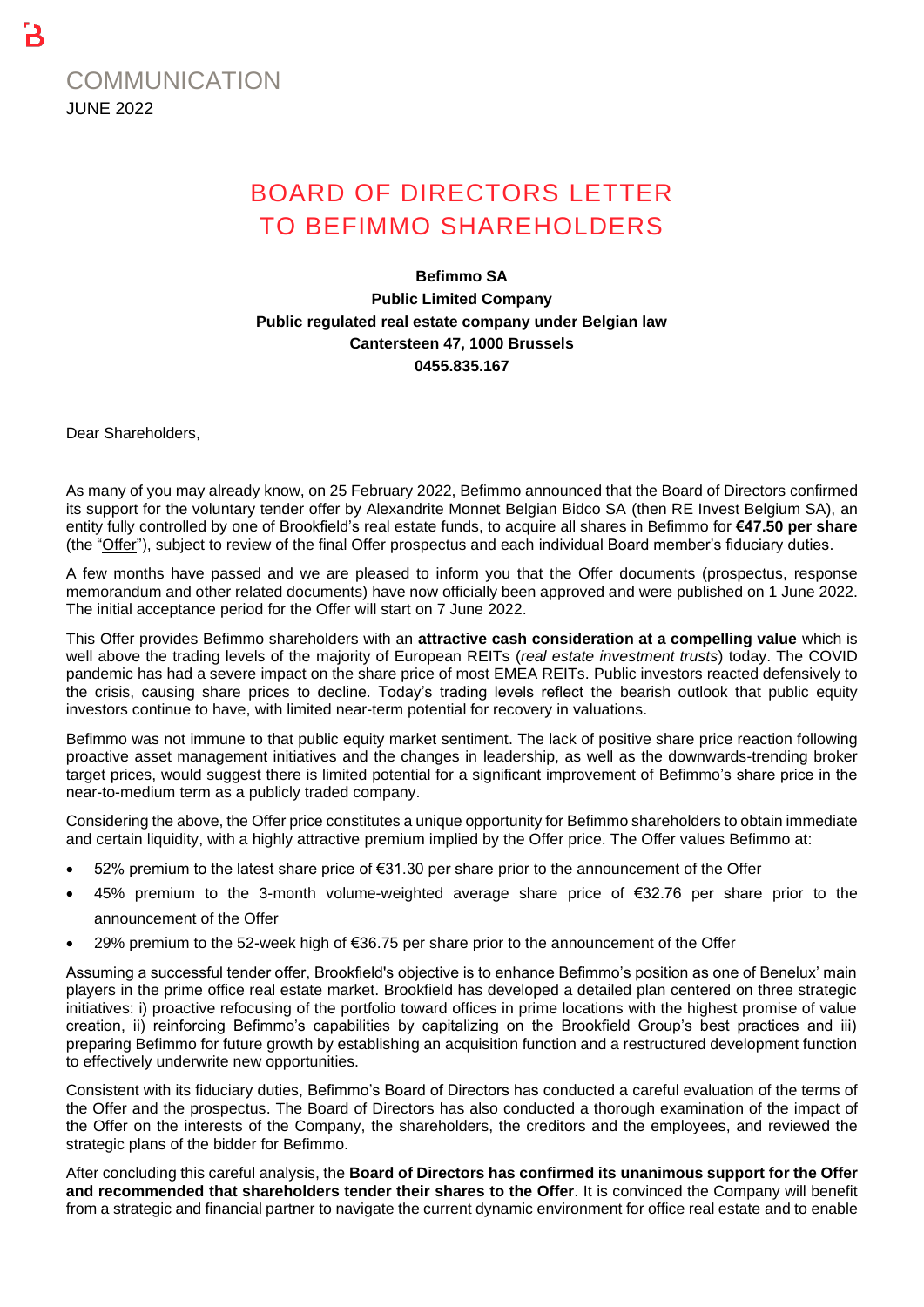The Board of Directors also wanted to bring to Befimmo shareholders' attention that AXA Belgium SA and AG Finance SA, as Befimmo's two largest shareholders, are supportive of the Offer and have each provided a soft irrevocable undertaking to support the Offer. The **support of the Offer by Befimmo's two largest shareholders further underpins the merit of the proposed transaction.**

Therefore, Befimmo invites all its shareholders to express their support to the Offer by tendering their shares during the **initial acceptance period that will start on 7 June 2022 at 9 a.m. CET and end on 5 July 2022 at 4 p.m. CET** (unless extended).

More details on the views of the Board of Directors are included in the **response memorandum** issued in accordance with applicable legal provisions and attached as annex V to the prospectus.

The prospectus, approved in French and translated in Dutch and English, is available on the websites of:

- Befimmo: <http://www.befimmo.be/fr/offre-dacquisition> (in French), [www.befimmo.be/nl/overnamebod](http://www.befimmo.be/nl/overnamebod) (in Dutch) et [www.befimmo.be/en/takeover-offer](http://www.befimmo.be/en/takeover-offer) (in English);
- the bidder : [www.befimmo-offer.be;](http://www.befimmo-offer.be/)
- BNP Paribas Fortis SA/NV : [www.bnpparibasfortis.be/epargneretplacer](http://www.bnpparibasfortis.be/epargneretplacer) (in French) et [www.bnpparibasfortis.be/sparenenbeleggen](http://www.bnpparibasfortis.be/sparenenbeleggen) (in Dutch).

A hard copy can be obtained, free of charge, at the counters of BNP Paribas Fortis SA/NV, the Paying Agent Bank, or ordered via telephone on +32 2 433 41 13.

Further information on how to tender your shares are available in the prospectus and on the website of Befimmo.

Thank you.

Sincerely,

The Befimmo Board of Directors